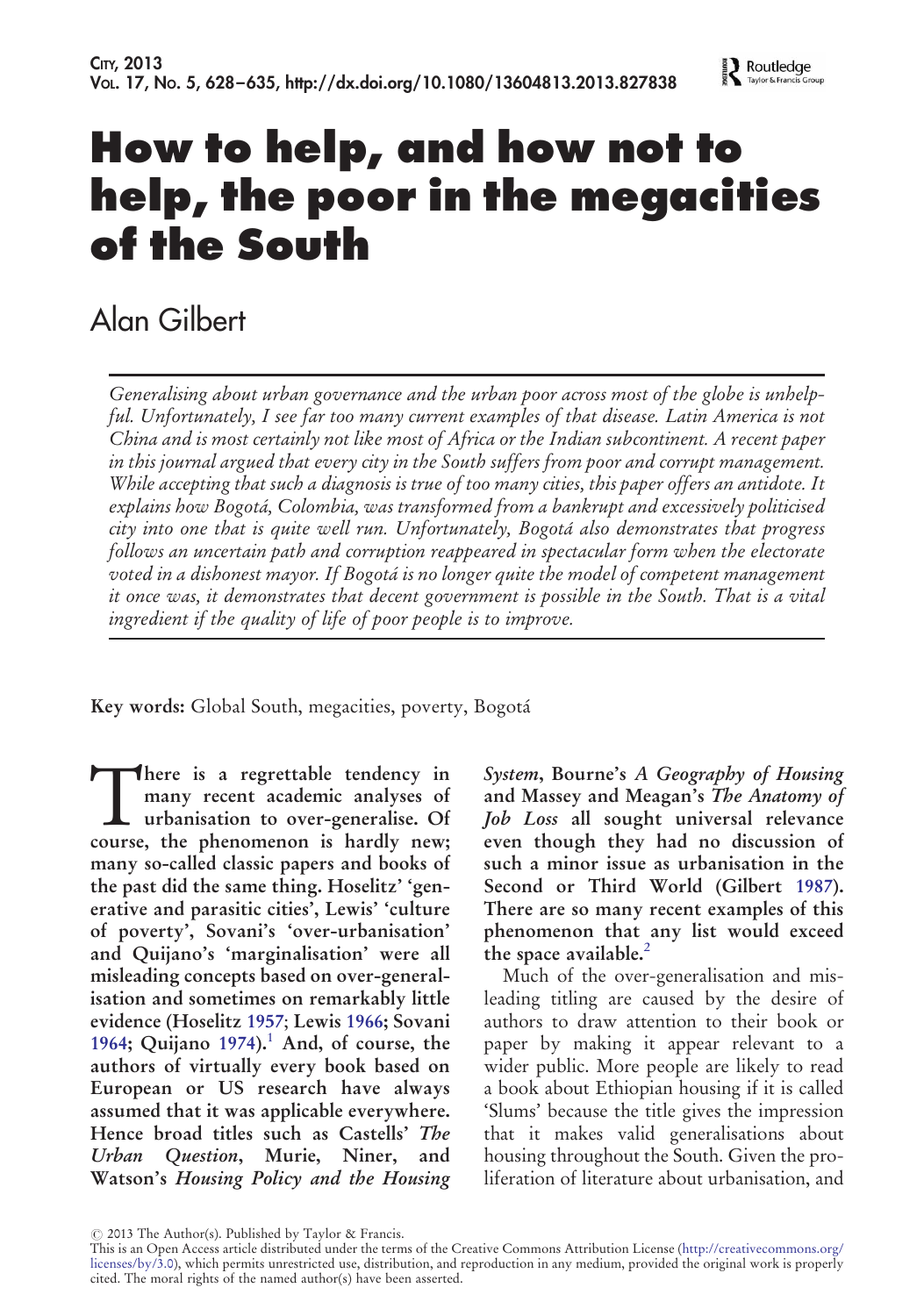the consequent embarrassingly low average citation rate that ensues, the wish to attract a large audience is totally understandable (Gilbert [2009\)](#page-7-0).

However, over-generalisation is dangerous. A seductive paper putting forward a particular approach to urban development which is based on limited evidence can do great harm if applied in places where the argument simply does not apply. While the problem has been around for years, it has been accentuated recently by the incredible recent growth in academic and non-academic publishing. There is so much material that it is all too easy for readers to be unaware of alternative interpretations. This is a particular danger for researchers too young to have lived through the recycling of received wisdom that features in so much of our intellectual history and who, therefore, will not recognise an old wine in a new bottle.<sup>[3](#page-6-0)</sup>

In the fields of housing and urban development it is also clear that many academics are finding it so difficult to keep up with the flood of writing that they are relying over much on journalistic accounts of the processes that they are describing (e.g. Davis [2006;](#page-7-0) Neuwirth [2006;](#page-7-0) Saunders [2010](#page-7-0)) or on the tomes of economists (e.g. Glaeser [2011](#page-7-0)) for enlightenment. If someone famous says something they must be right. Alas, that is often not the case.

In a recent issue of  $City$ , I believe that Ash Amin ([2013\)](#page-7-0) was guilty of my charge of overgeneralisation. While writing, no doubt accurately, about conditions in the Indian subcontinent, he generalised his argument about urban mismanagement to include every large city in the South. His is a pessimistic account in so far as he suggested that every city was managed by the incompetent and corrupt. He also suggested that much recent analysis was unhelpful because it fell into his category of 'telescopic urbanism', a confusing term at best. While I accept that too many cities in the South are in a dire state and agree that much urban analysis is highly flawed, his generalisations need to be contested.

In order to avoid tarring myself with a similarly over-broad brush, I want to illustrate my points with examples from Latin America and specifically from Bogotá, Colombia. That region, so shamefully neglected in the English-language planning and social science literature, is highly urbanised, contains at least five megacities, has a great deal of poverty, is highly unequal and much of its urban population live in so-called 'slums'.[4](#page-6-0)

Latin America was the first region of the post-colonial world to urbanise and to have its cities castigated as unliveable. Along the way it made most of the mistakes that afflict the majority of cities in Africa and Asia today. It allowed shanty towns to spread into mountainous terrain or onto land liable to flood, condemning the inhabitants to a range of physical dangers from landslides to flooding. The settlements developed initially without services and most governments lacked the capacity to provide the inhabitants with electricity, water or sewerage, let alone proper education and health facilities. Work for the inhabitants was problematic and led academics to devise often erroneous theories about urbanisation and employment; including marginality, 'tertiarisation', 'informalisation' and 'ruralisation' (for critiques, see Gilbert [1998](#page-7-0); Leeds and Leeds [1970](#page-7-0); Lomnitz [1977;](#page-7-0) Perlman [1976;](#page-7-0) Roberts [1978\)](#page-7-0). Too many argued that Latin American cities were powder kegs ready to explode bringing any number of future horrors including dictatorship, revolution, starvation and bloodshed.

In hindsight, few of the Cassandras were proved right and despite the difficult situation facing most of the cities, the majority coped remarkably well. Over the last 30 years or so, the quality of urban life in the region has improved. Between the first half of the 1990 s and the middle 2000 s, access to piped water increased from 84 to 97% and connections to the sewerage network rose from 68 to 86% (UN-ECLAC [2010,](#page-7-0) 252; UN-ROLAC [2010,](#page-7-0) 125). In most of the larger cities, people can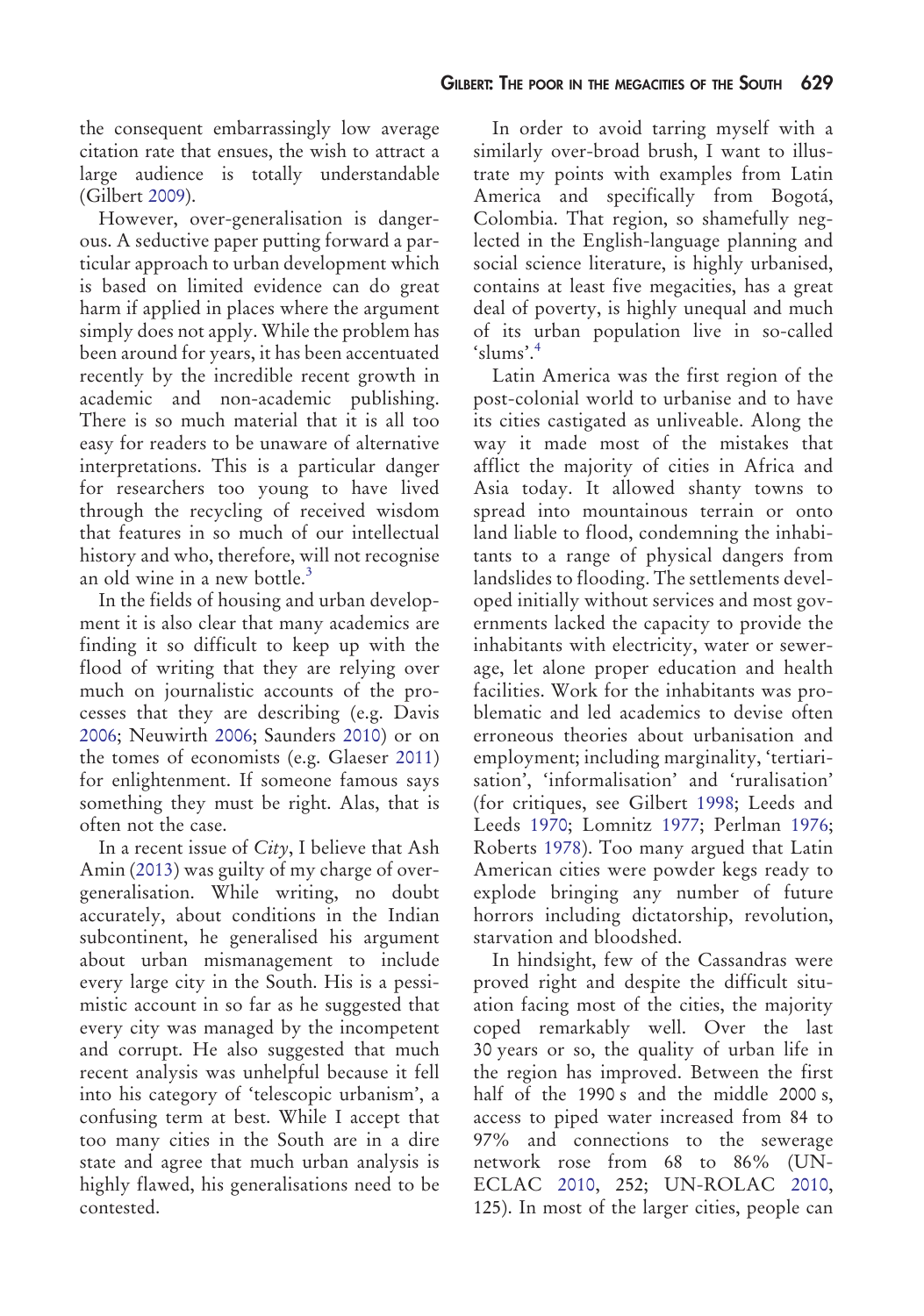expect to live for more than 75 years. A majority can now afford consumer durables like television sets and hi-fis, more women have been freed a little from domestic servitude, and most cities have more parks and leisure facilities than ever before.

Latin America has continued to urbanise, albeit at a much slower pace than previously because fertility rates have fallen so dramatically. It has also experienced a major improvement in the quality of both national and urban governance. Compared with the dismal days of the dictatorships so prevalent during the 1970 s and 1980 s, most countries are now quasi-democracies and most cities have elected mayors. The quality of administration has improved to the extent that a majority of the population have access to water and electricity and public transport gets them to work. My point is that the situation of the urban poor in Latin America today is described poorly by Amin's paper.

Let me illustrate that point with the experience of Bogota´, the capital of Colombia and a megacity with a population approaching 8 million people. Bogota´ began to expand rapidly in the 1950 s and suffered from all of the difficulties typical of those cities whose populations were growing at over 5% per annum—a shortage of housing and services, underemployment, crime and so on (Gilbert [1998\)](#page-7-0). While its problems were never as severe as those in most cities in Africa or the Indian subcontinent today, its administration always struggled to keep up. By 1992, the city was bankrupt, service coverage was in decline, its mayor was in prison, and crime and violence were out of control. The crisis forced change, and benefiting from the autonomy offered by a new national constitution and the legitimacy provided by the election of mayors, the quality of leadership improved remarkably (Gilbert [2006](#page-7-0)). Today, the homicide rate is onequarter of what it was in 1992, electricity, water, drainage and sewerage services reach the whole city, the budget is in balance as a result of major hikes in taxation and the

incidence of poverty fell from 46% in 1999 to 12% in 2012.

Certain elements of its transformation are being copied by other cities across the region and indeed the world. The TransMilenio bus rapid transport (BRT) system ([Figure 1\)](#page-3-0), which was opened in 2000, is the model for similar transport initiatives in cities from Chile to the USA, from China to South Africa (Gilbert [2007](#page-7-0)). Its system of bicycle lanes and its annual car-free day are initiatives that are now being considered by London's transport authorities. Moreover, its initiatives in crime and drug control are also being followed with interest in many other parts of Latin America (Gilbert, [forthcoming\)](#page-7-0).

However, if the administration of Bogota´ has improved dramatically, it is clearly far from perfect. The mayor in charge of the city between 2008 and 2011 is under arrest and numerous councillors and former officials are either in jail or are facing charges of embezzlement and corruption. It is quite clear that a so-called 'carrousel of corruption' operated in the city after 2008, which led to commissions being paid on a number of public contracts including those concerning maintenance of the road system, building new BRT routes and operating the city's ambulance system.

The current left-wing mayor, who was one of the first to denounce his predecessor's misdeeds, came to power in a weak political position given that he obtained only 32% of the popular vote and lacks a majority in the council. He had many enemies at the national level, many reacting to his guerrilla past, and his radical urban agenda also threatens important interests in the city. His development plan promised to reduce inequality, control urban sprawl, reduce the cost of water and transport for the poor, increase taxes for the better off, reduce the prevalence of guns in the city and deal with drug addiction. He was also determined to try to reduce the profits of the private operators of Trans-Milenio, rubbish collection and some secondary schools.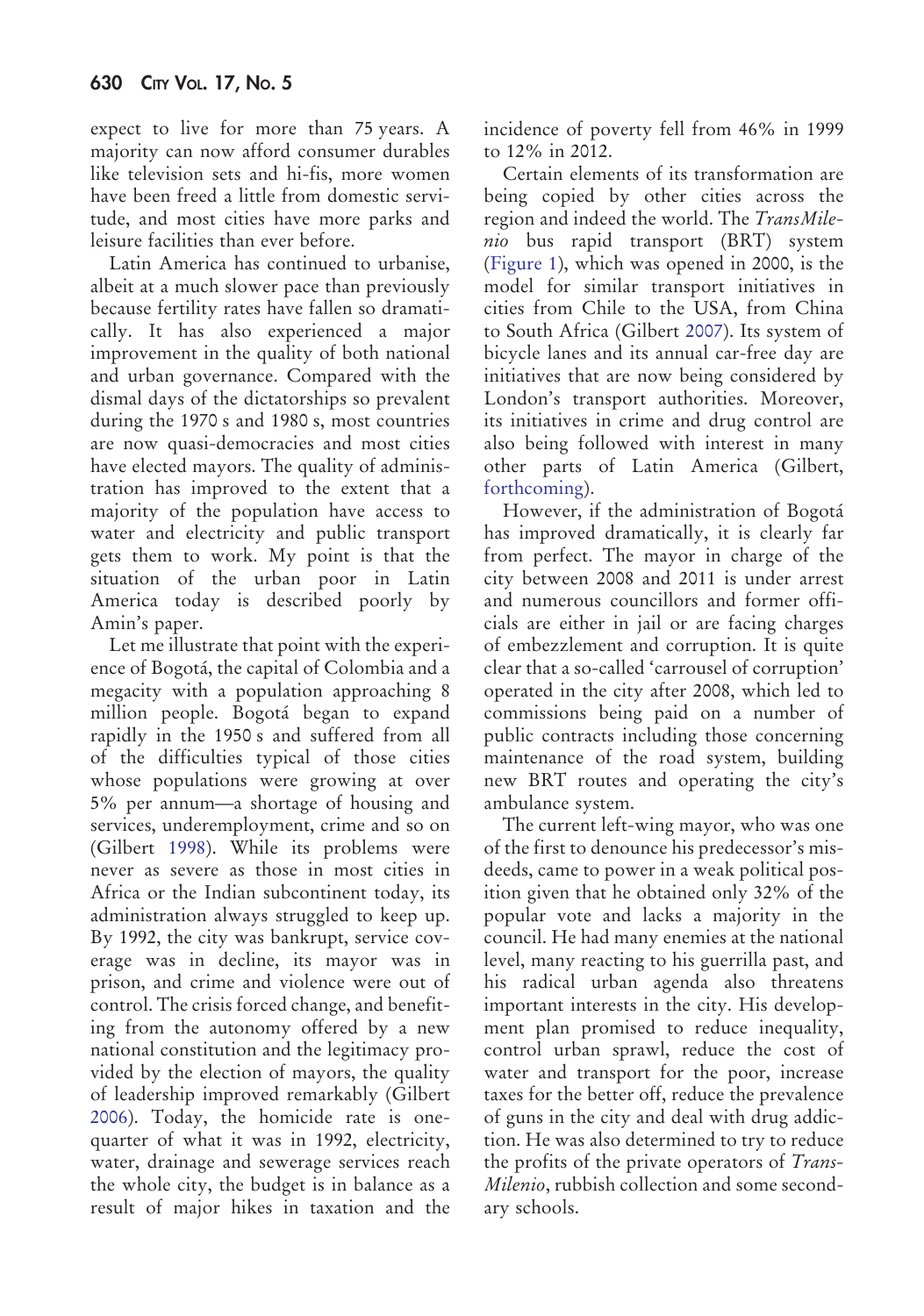<span id="page-3-0"></span>

Figure 1 TransMilenio: hardly a Third World bus system

He is now embroiled in a series of charges against his administration. At the time of writing, June 2013, he is under threat of a recall motion and his administration is being investigated by several control agencies for wrongdoing. The Attorney General launched an investigation into supposed links between Petro and the leaders of the carrousel of corruption (Bromberg, 2011). Similarly, the District's Solicitor and Comptroller are attacking him. The council has rejected his request for approval of a large loan to finance his transport projects and is unlikely to approve his valorisation plan. Even his own appointee, the City Observer, is attacking him for his failure to implement some of his policies. Some believe that one or other of these legal cases, and particularly the charges relating to the cost of the problematic rubbish collection fiasco (see below), may lead to his removal from office.

However, a very real problem is that it soon became clear that his administration was proving less than capable of implementing its policies effectively. He is accused of introducing policies without having conducted the relevant studies. The inexperience of many in his team has clearly been a problem and was reflected in his decision to ask his cabinet to resign after six months. He claimed that too many of his team lacked experience in running large enterprises and the decision reflected his concern that he had only four years to change the city. It was this impatience to bring change that was perhaps the reason why the administration has made some critical errors. The most notorious was the decision to take rubbish collection under state control because the operators were making what he considered to be excessive profits. While the argument was not wrong, its precipitate application was a disaster. When it began operations in December 2012, the new agency lacked sufficient collection vehicles and the trained staff to do the job; photos of uncollected piles of rubbish in the streets hit the front pages. Another controversial decision was to change the plans for transport improvements along the emblematic Seventh Avenue by shelving the plans for a light *TransMilenio* service and to build a tram system instead.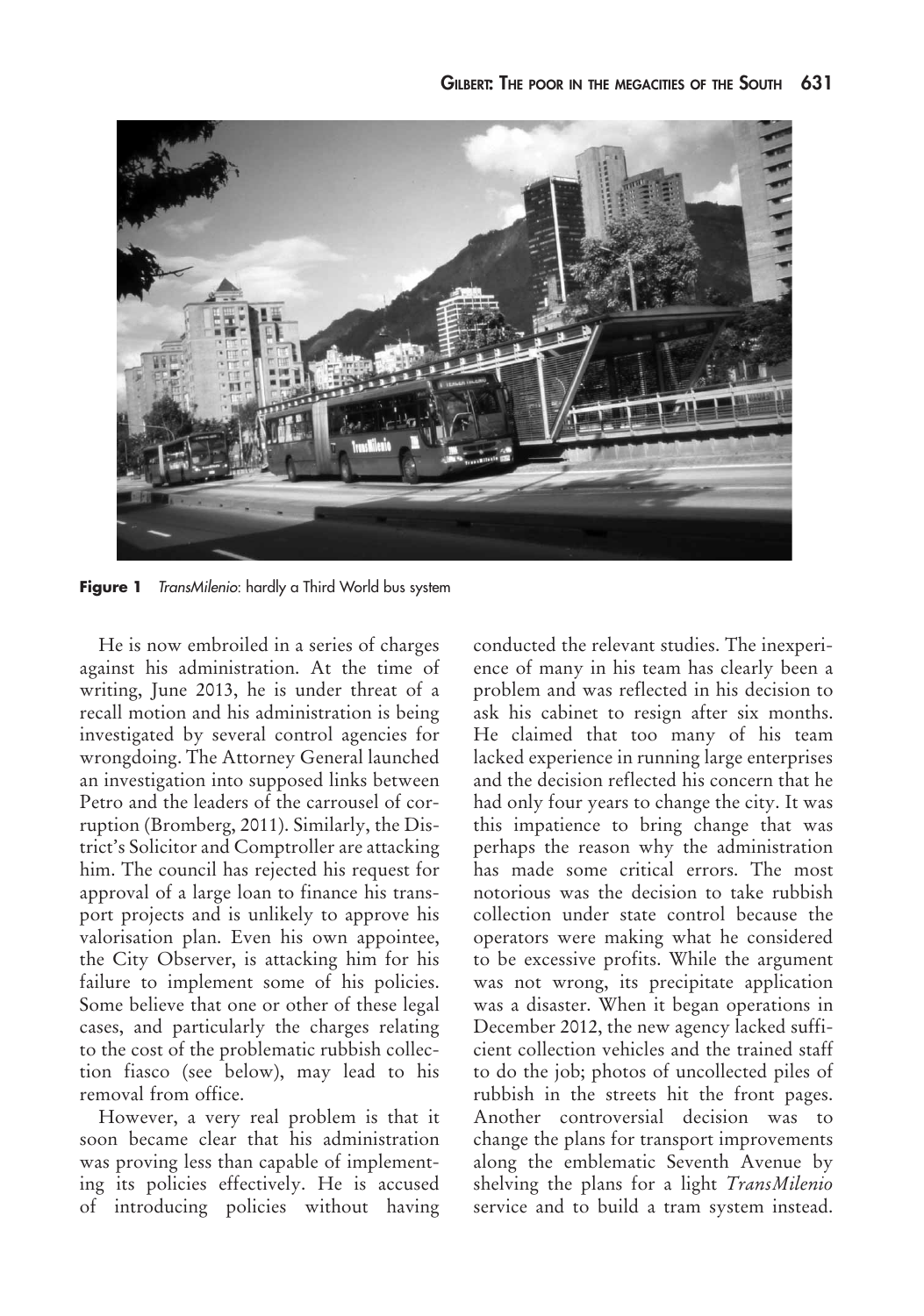This decision led to the eventual resignation of the head of TransMilenio on the grounds that the action was illegal. His resignation was one of many in the agency; the current incumbent was the fourth director to be appointed in 10 months.

Petro's public image is also being damaged by his habit of regularly upsetting significant lobby groups. He dismayed bullfighting aficionados by banning such events in the city, he alienated taxi drivers by changing the pico  $\gamma$  placa timetable and closing part of Seventh Avenue to cars, he worries elite households by threatening to raise valorisation charges and he irritates many through his constant use of tweets. His difficult personality has upset people who were once his friends and allies. With the exception of his own officials, none of my interviewees com-mented favourably on his record.<sup>[5](#page-7-0)</sup>

These charges have taken their toll on the mayor's reputation and the media are constantly denouncing his administration's incompetence. One recent editorial claims that 8 million bogotanos are suffering 'the worst mayor of all time' (Nieto de Samper [2013](#page-7-0)). The opinion polls are less than favourable; towards the end of March 2013, his favourability rating fell to 31%, the lowest rate among the mayors of the largest cities in the country. An attempt to mount a recall referendum is under way and his opponents appear to have obtained the 289,263 signatures that they require to proceed.

While it is clear that all is not well in the current administration, Bogota´ in no sense fits Amin's description of a poor megacity. There is no sign that the current administration is anything but honest and it is following a clear, albeit ambitious, urban development strategy. Bogota´ by the standards of the South is still a well-run city and like many other large cities in Latin America does not fit Amin's (2013, p. 488) description of 'fiscally hampered or corrupt and inefficient public authorities'. Mexico City, São Paulo and Santiago do not lack resources and recent administrations have

demonstrated that they are able to run their cities competently. Nor do 'slum dwellers, owing to their legal status, remain a population without rights, left outside the society of sovereign and civic obligations, now usurped by the haves alone' (p. 486). After all, Bogota´, along with the Federal District of Mexico, Quito, Lima, several municipalities of Caracas and Santiago, and numerous cities in Brazil, is governed by a party of the left. In addition, several countries in Latin America have national governments representing the middle to the far left: Argentina, Bolivia, Brazil, Cuba, Ecuador, Uruguay and, less certainly, Mexico and Nicaragua. Of course, Latin America still has some right-wing governments, in Chile and much of Central America, but it simply does not fit Amin's generalisations about governance, representation and power.

Nor do most urban policies fit the descriptions that Amin makes in his paper. For example, most Latin American governments have learned that it is foolish to demolish self-help settlements, a not uncommon practice during the bad old days of the dictatorships of the 1970 s and 1980 s, but currently quite rare.<sup>[6](#page-7-0)</sup> Today, most such settlements are being upgraded and their settlers are being offered title deeds [\(Figures 2](#page-5-0) and [3\)](#page-5-0). Governments in Brazil, Colombia, Chile and Mexico are building extraordinarily large numbers of social housing units, albeit with insufficient control over either quality or location. Public transport systems more or less work and are generally improving. The lesson I draw from this is that little is served by over-generalising about the problems facing the urban poor. If the problems relate to say cities in the Congo and India, say so, don't lump China and Latin America in there too—conditions there are very different!

I would also point out that many Latin American and Latin Americanist scholars long ago eschewed telescopic thinking in favour of holistic accounts of urban life. The crucial links between informal and formal sector employment were being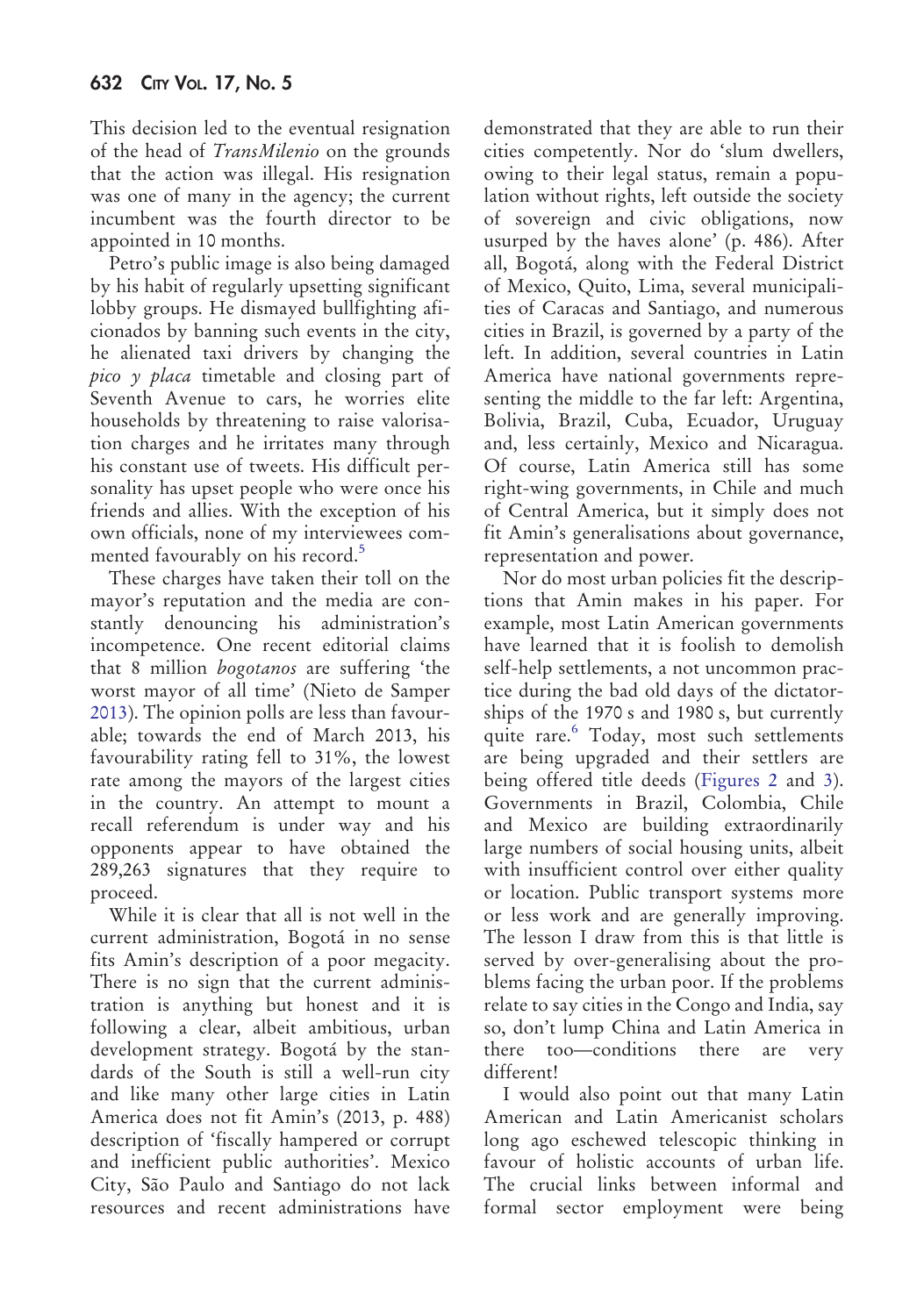<span id="page-5-0"></span>

Figure 2 Britalia, Bogotá: once a shanty town now a bustling informal suburban street



Figure 3 Informal initiative and sanitation on its way to the 'slums'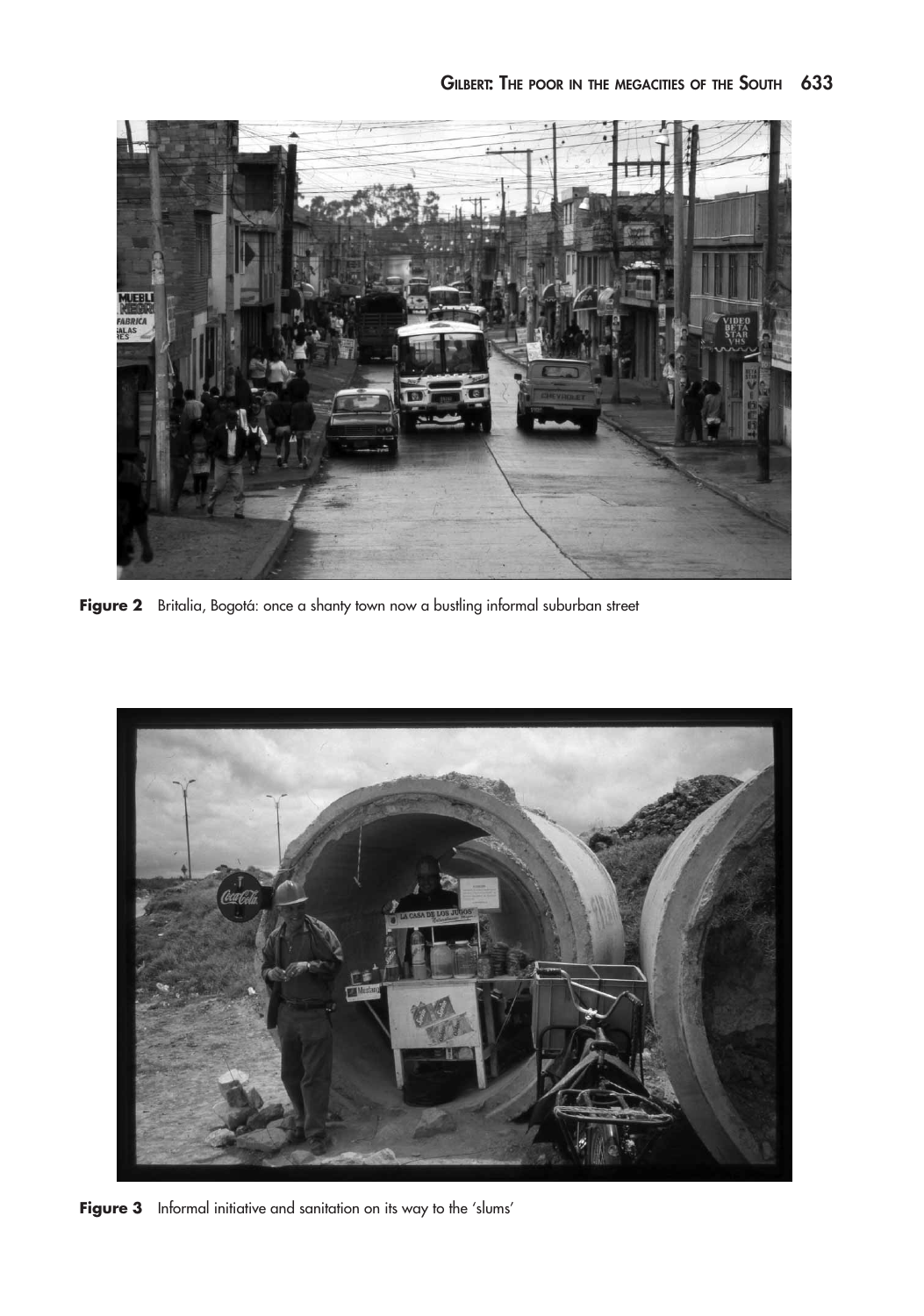<span id="page-6-0"></span>explained in the 1970 s (Bromley and Gerry [1979](#page-7-0)), 'dependent' urbanisation became a preoccupation among most sociologists in the region from the 1960s on (Cardoso and Faletto [1979](#page-7-0)), and the clientelistic links between shanty towns and local politicians had been fully documented by the end of the 1970s (Collier [1976](#page-7-0); Cornelius [1975\)](#page-7-0). Of course, there was far too much poor quality academic work but the links between the rich and the poor, the city and the countryside, the city and the nation, and the national economy and the wider world were at the forefront of much serious scholarship.

What can we usefully generalise about megacities across the globe in the hope of improving the lives of the poor? Well, most are hugely unequal and in too many cases the distribution of income and wealth is getting worse. Housing policy and particularly official veneration for home ownership is creating sprawling and divided cities. Most urban areas suffer from deficient services, although not at all like the appalling situation in much of Africa and the Indian subcontinent. Some governments are less than competent and many are excessively politicised. While public contracting is more transparent than in the past, there is still too much corruption and under-the-counter dealing. Neo-liberal forms of globalisation are damaging too many lives and transnational corporations are too often escaping their responsibilities in terms of contributing to local taxes, preserving the environment and improving working conditions.

Nevertheless, I believe that the experience of urbanisation in Latin America is useful in informing other cities in the South about how they might improve living conditions for the poor. Latin America's experience provides useful examples of both positive and negative approaches. First, democracy has been shown to work more or less effectively and some local mayors have achieved wonders. Second, its experience with decentralisation shows that municipal authorities have to be of a certain size and possess a minimum economic weight to function properly.[7](#page-7-0) Third, BRT systems can provide cheaper solutions than metros although congestion is inevitable if free rein is given to the growth of private car ownership. Fourth, it is possible to improve and extend public service networks and get the poor to contribute to at least part of the cost. Fifth, rapid population growth almost guarantees that urban poverty will worsen as people move in increasing numbers to the cities.<sup>[8](#page-7-0)</sup> However, since living conditions in the countryside are generally far worse, rising urban poverty, for all its horrors, is still a price worth paying.

To conclude, generalising about urban governance and the urban poor across most of the globe is unhelpful. Latin America is not China and is most certainly not like most of Africa or the Indian subcontinent. If we are to improve the quality of life of the urban poor, and let me endorse Amin's cri de coeur that it is criminal not to attempt do so, then grand academic statements are often counter-productive. Unfortunately, I see far too many current examples of that disease. Fancy rhetoric and literary ballistics are being used by many academic stars to separate them from the rest and too often leaving facts and statistics by the wayside. Quality scholarship will not rescue the poor but over-generalised academic statements may encourage the adoption of policies that will damage lives.

## **Notes**

- 1 Lewis had plenty of evidence based on his studies in the USA, Puerto Rico and Mexico but still overgeneralised from a very limited 'sample' of inner-city tenements.
- 2 It would also be unfair on the selected authors to provide a short list.
- 3 And of course we all tend to read the most recent literature and forget the older material.
- 4 Amin ([2013](#page-7-0)) argues that: 'If "slum" serves to incite a politics of justice for an alarmingly large mass of humanity living in appalling urban conditions deprived of basic rights and services, then there is little reason to drop it, despite all its limitations.'